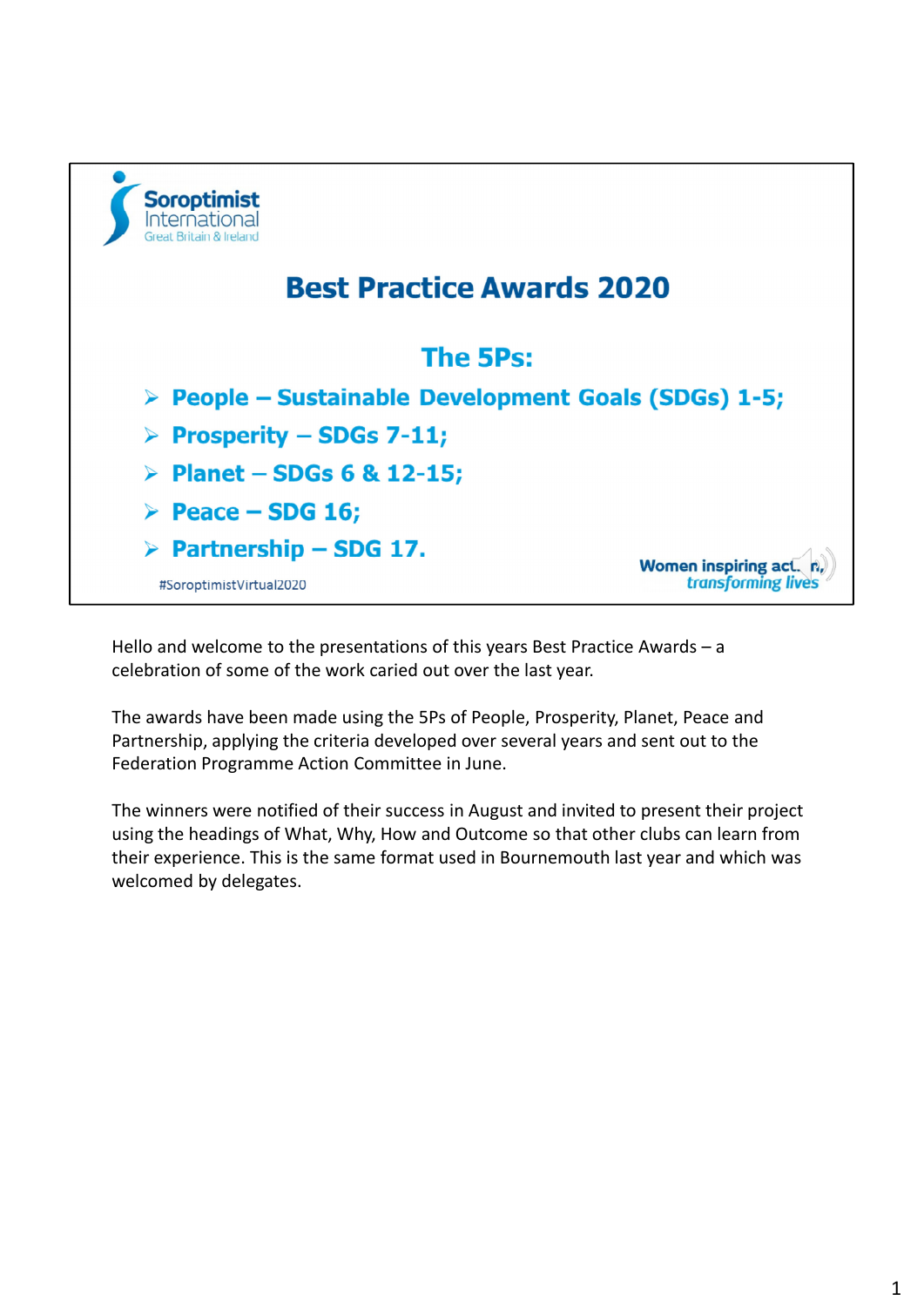| <b>Soroptimist</b><br><b>International</b><br><b>Great Britain &amp; Ireland</b>                                          | <b>Best Practice Awards</b><br><b>Belfast 2020</b><br>$\checkmark$ Partnership (SDG17) - Solihull for `Fun in the Park'; |
|---------------------------------------------------------------------------------------------------------------------------|--------------------------------------------------------------------------------------------------------------------------|
| $\checkmark$ Peace (SDG 16) - Kirkintilloch for 'Jasmine & Thistle<br>Project';                                           |                                                                                                                          |
| $\checkmark$ People (SDGs 1-5) - San Fernando for 'Coping with<br><b>Covid' video;</b>                                    |                                                                                                                          |
| $\checkmark$ Prosperity (SDGs 7 -11) - London East for 'Luminary<br><b>Bakery';</b>                                       |                                                                                                                          |
| $\checkmark$ Planet (SDGs 6 & 12-15) - Liverpool for 'Environmental<br><b>Research Project (Nature-based Solutions)'.</b> |                                                                                                                          |
| #SoroptimistVirtual2020                                                                                                   | <b>Women inspiring a</b><br>transforming liv                                                                             |

We are presenting the winners in the order on this slide, rather than strictly numerically, because it is becoming clearer that without Partnerships and Peace, Justice and Strong Communities it will be difficult if not impossible to achieve success with the other Sustainable Development Goals. The UN is advocating Partnerships for SDGs and defines them as "voluntary and collaborative relationships between various parties, both public and non‐public, in which all participants agree to work together to achieve a common purpose or undertake a specific task and, as mutually agreed, to share risks and responsibilities, resources and benefits."

All these projects worked with partners so, those dreaded Programme Focus Report Forms again, please do remember to tick SDG 17 when relevant as well as the others.

We will be publishing all presentations as .pdf documents with a summary report after conference.

Awarding certificates cannot be done in person this year but President Isobel will say a few words of congratulation at the end of all presentations which will run sequentially, and certificates will be emailed to clubs following conference.